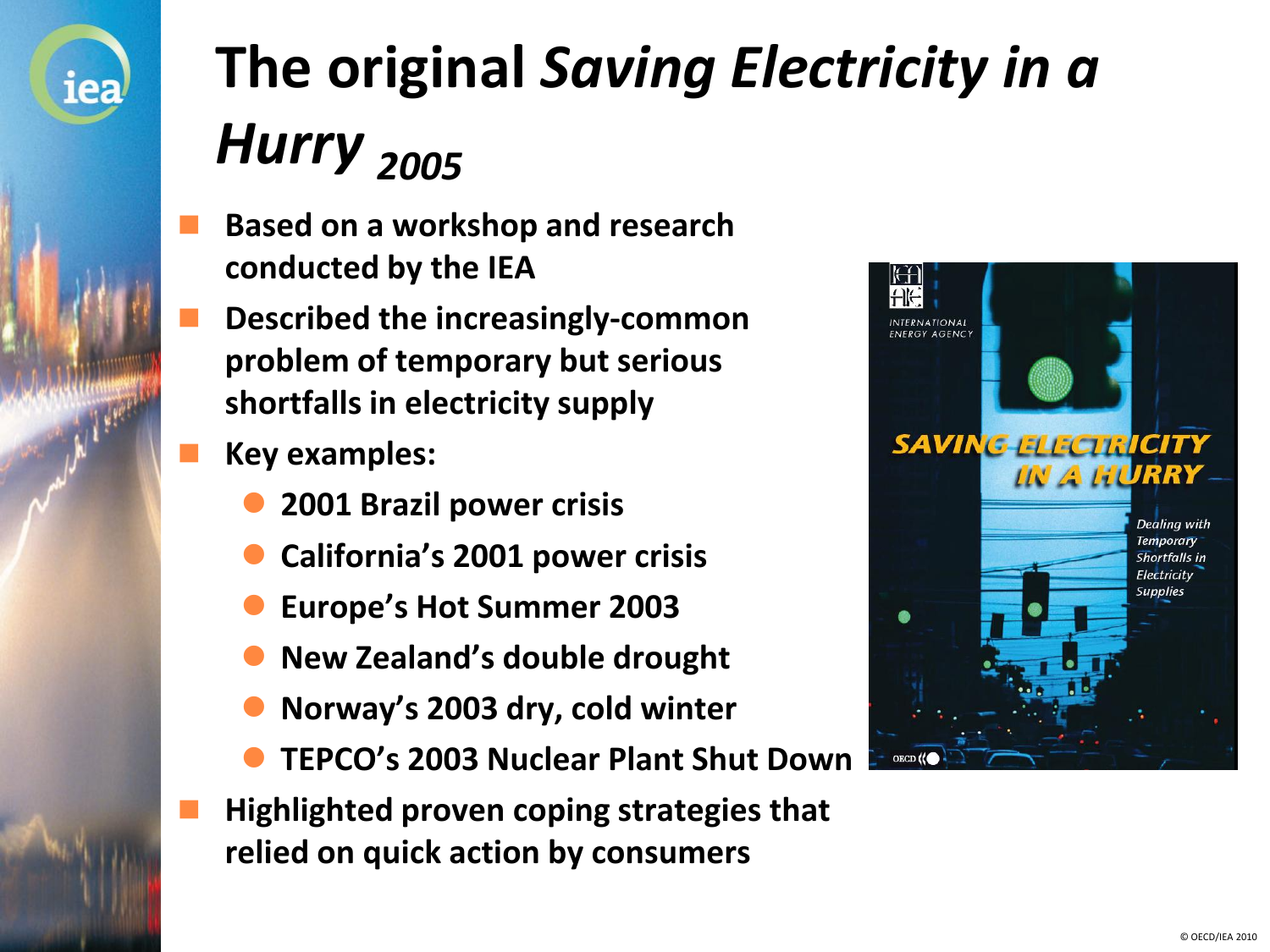#### **Accommodating electricity demand growth is a challenge around the globe**



- Electricity demand growth is accelerating
- Governments hard-pressed to finance new supply
- Siting and technology choices are sensitive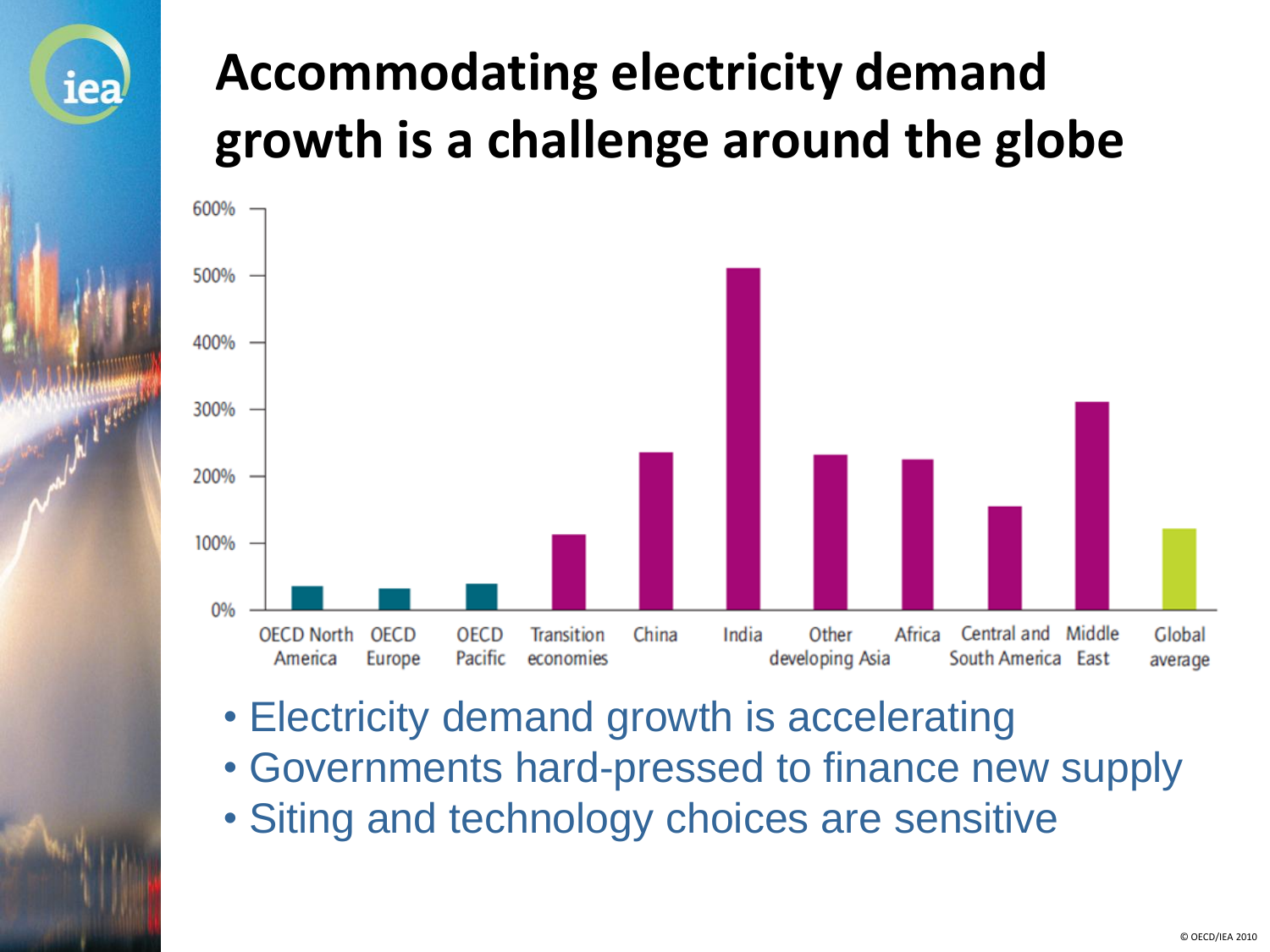#### **Saving Electricity in a Hurry in New Zealand**

#### **SERC / IEA Workshop Saving Electricity in a Hurry 23 February 2012 Beijing**

**Robert Tromop IEA**



**International Energy Agency** 

 $\int d^2y \, dx$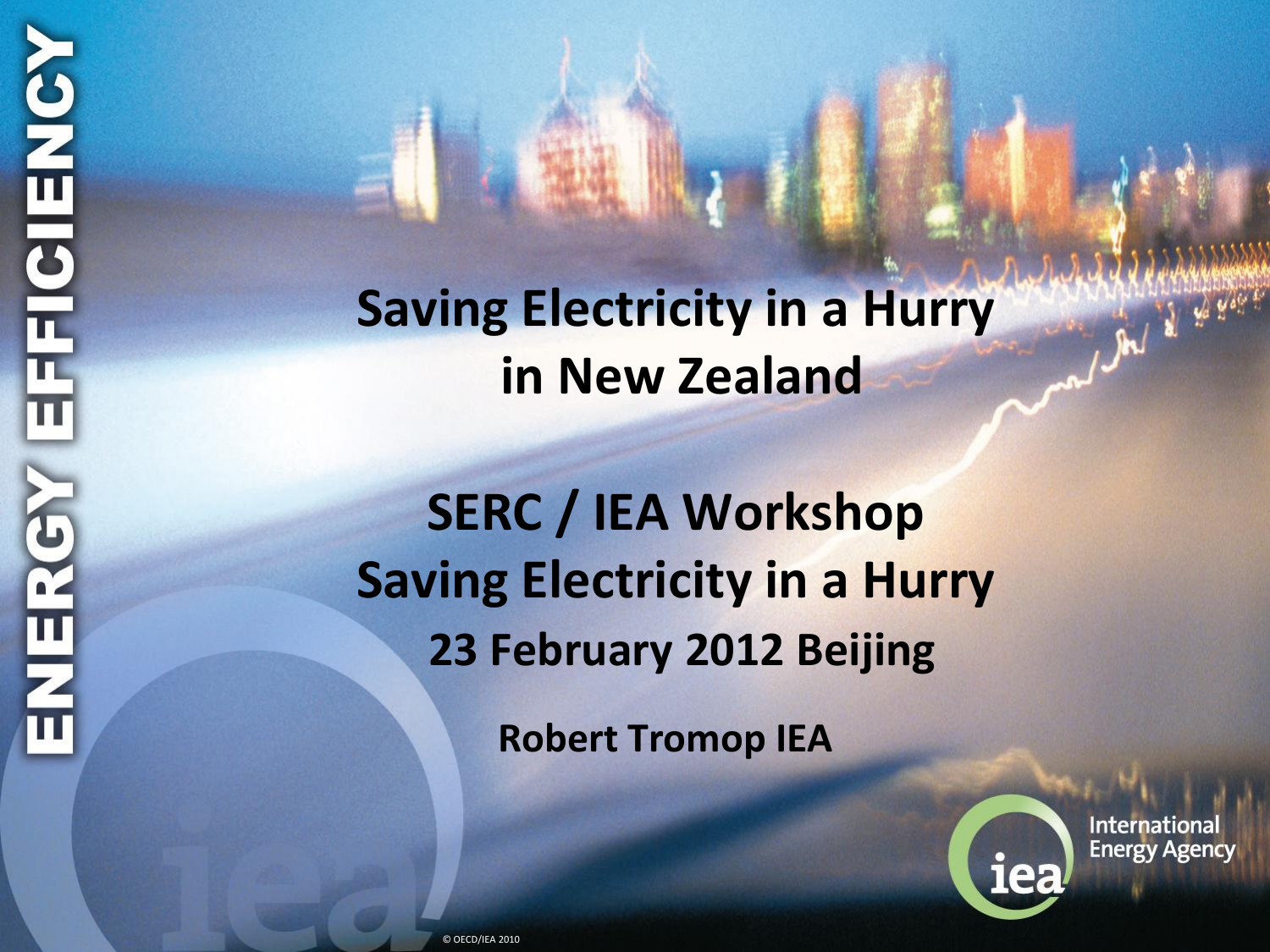

## **What's the problem?**

- **NZ electricity system is 70% hydro with limited (40 day) river system storage and considerable inertia in annual snow melt.**
- **Hydrological inflows fluctuate significantly with the pacific ocean weather patterns:**
	- **Southern Pacific Oscillation, 10 year cycle**
	- **La Nina - El Nino, 3 year cycles**
	- **Chaotic as well as complex**
- **Some transmission constraints: 11000km, 178 GXP system, 350Vdc 700MVA link from lakes in South to load centers in North.**
- **Sometimes things go wrong**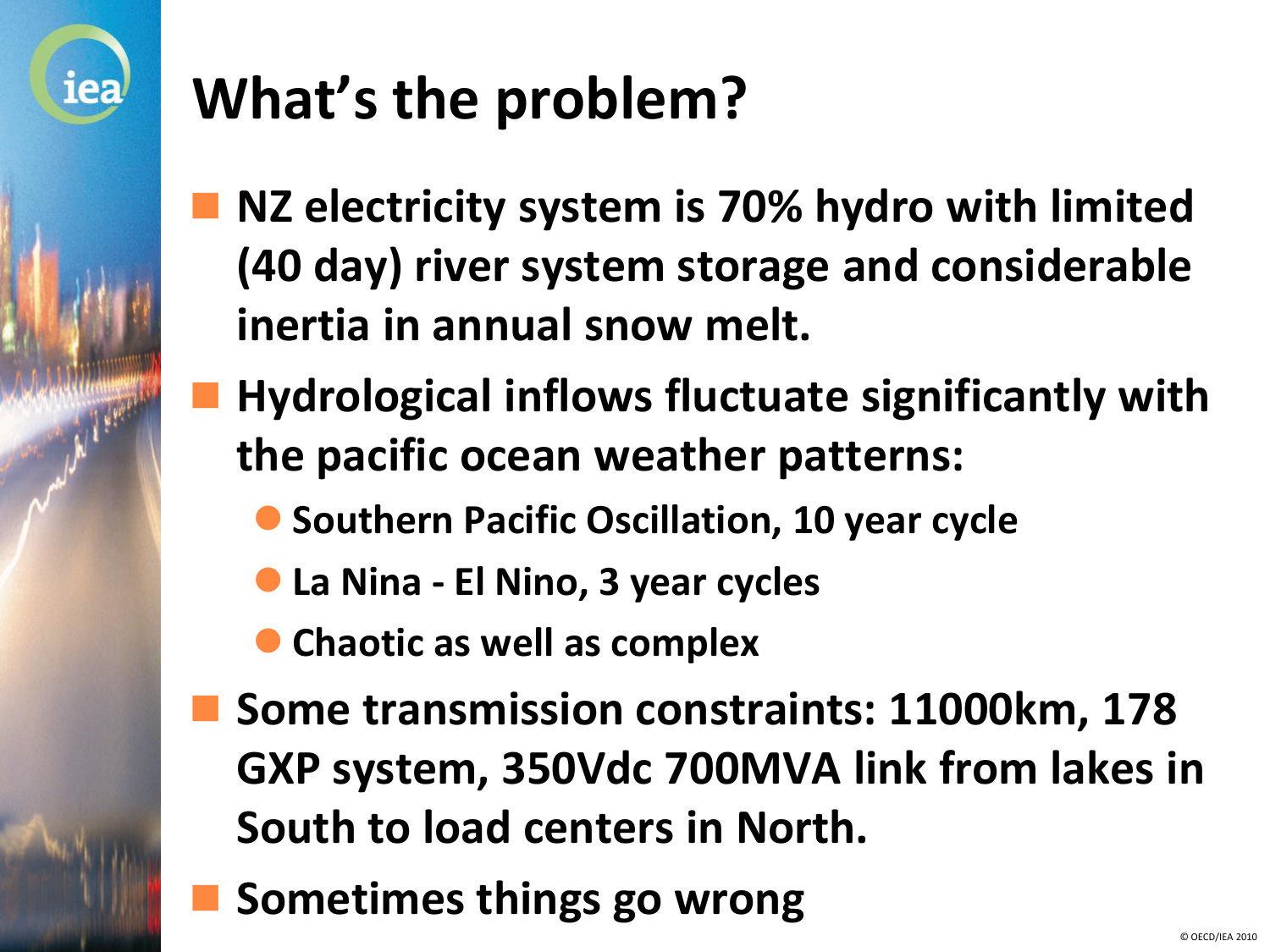

## **Large industrial customers**

- **Pricing: industrial users carry both hedge and spot contracts according to load type and are incentivised to respond.**
- **Get half hourly spot price signals that they analyse against prevailing business environment and make operational decisions in short run;**

**• Reduce / alternate output** 

**Shed load** 

**Use alternative generation, fuel switching…**

**In the long run;**

 **Energy efficiency decisions, alternative energy sources, plant upgrades, etc**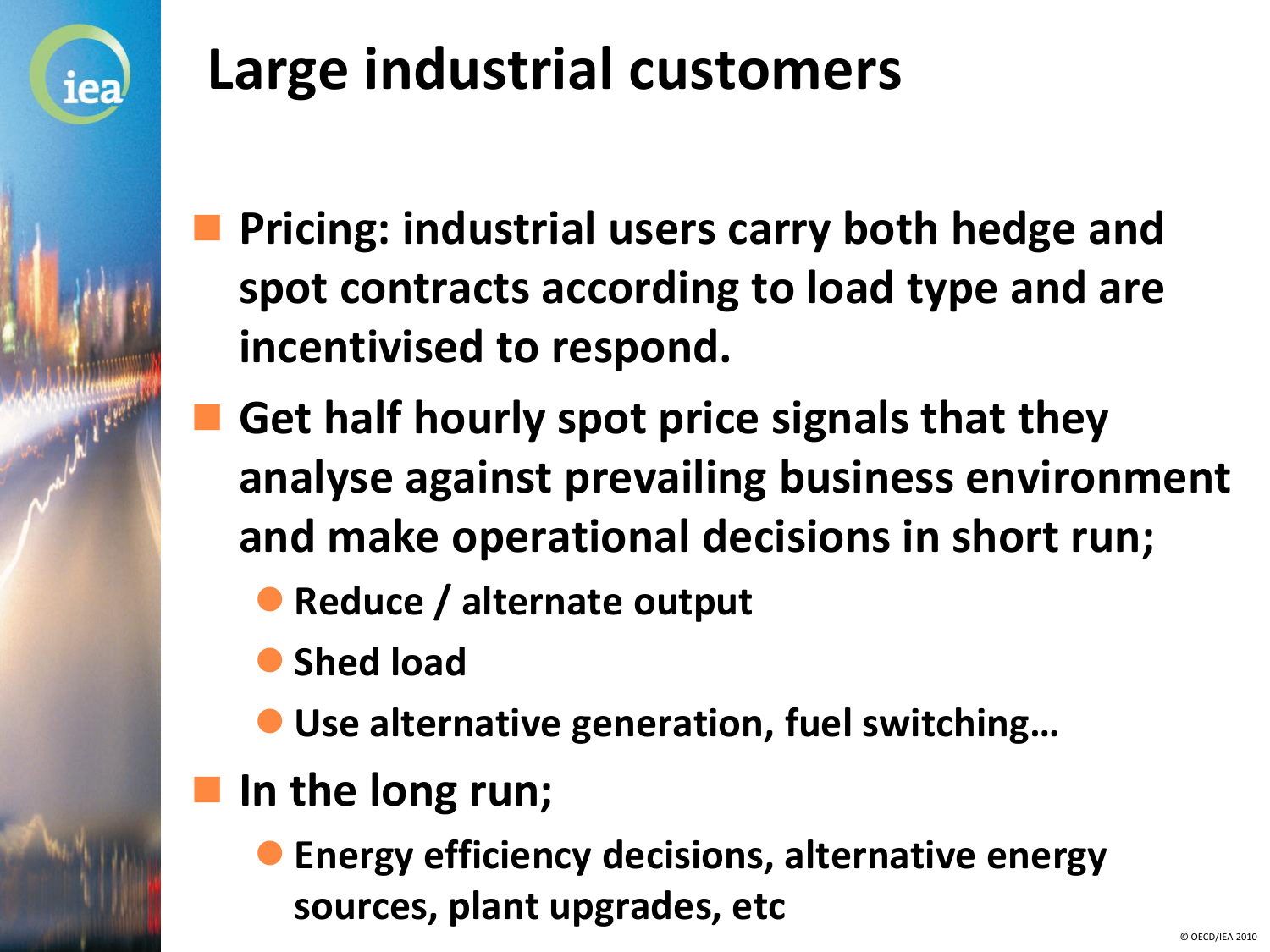

## **What about residential and small commercial consumers?**

- **Sect 42 of the Electricity Act requires:**
- **Pricing; Customer Compensation Scheme (March 2011)**
- **Households get NZD10.50 per week during a Public Conservation Campaign (PCC)**
- **Based on estimated value of consumer conservation.**
- **PCC initiated by System Operator (Transpower) when risk is >10% for more than 1 week.**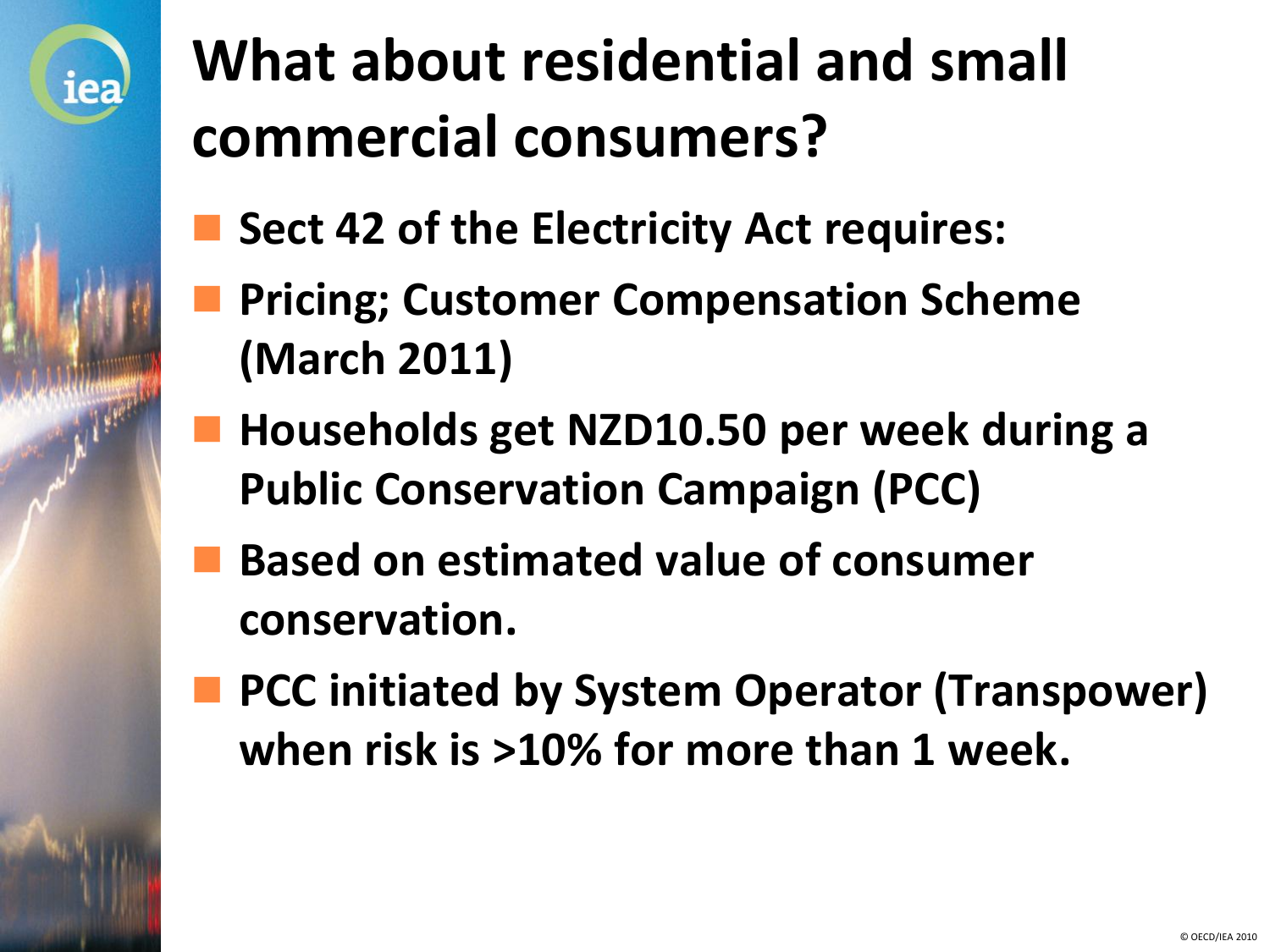## **What are the smart network companies doing? Orion Networks NZ**

- **20+ years of effective demand response pricing, avoiding investment in new transmission.**
- **Pricing; Major customers face control period demand prices for 80-100 hrs during three winter months**
- **Developed EE, LPG, and tech solutions**
- **Lowest cost provider of network services in NZ** 
	- **Asset Management Plan**

- **Network Quality Report**
- **Load Management Dashboard**
- **[www.Orion.co.nz/load management](http://www.orion.co.nz/loadmanagement)**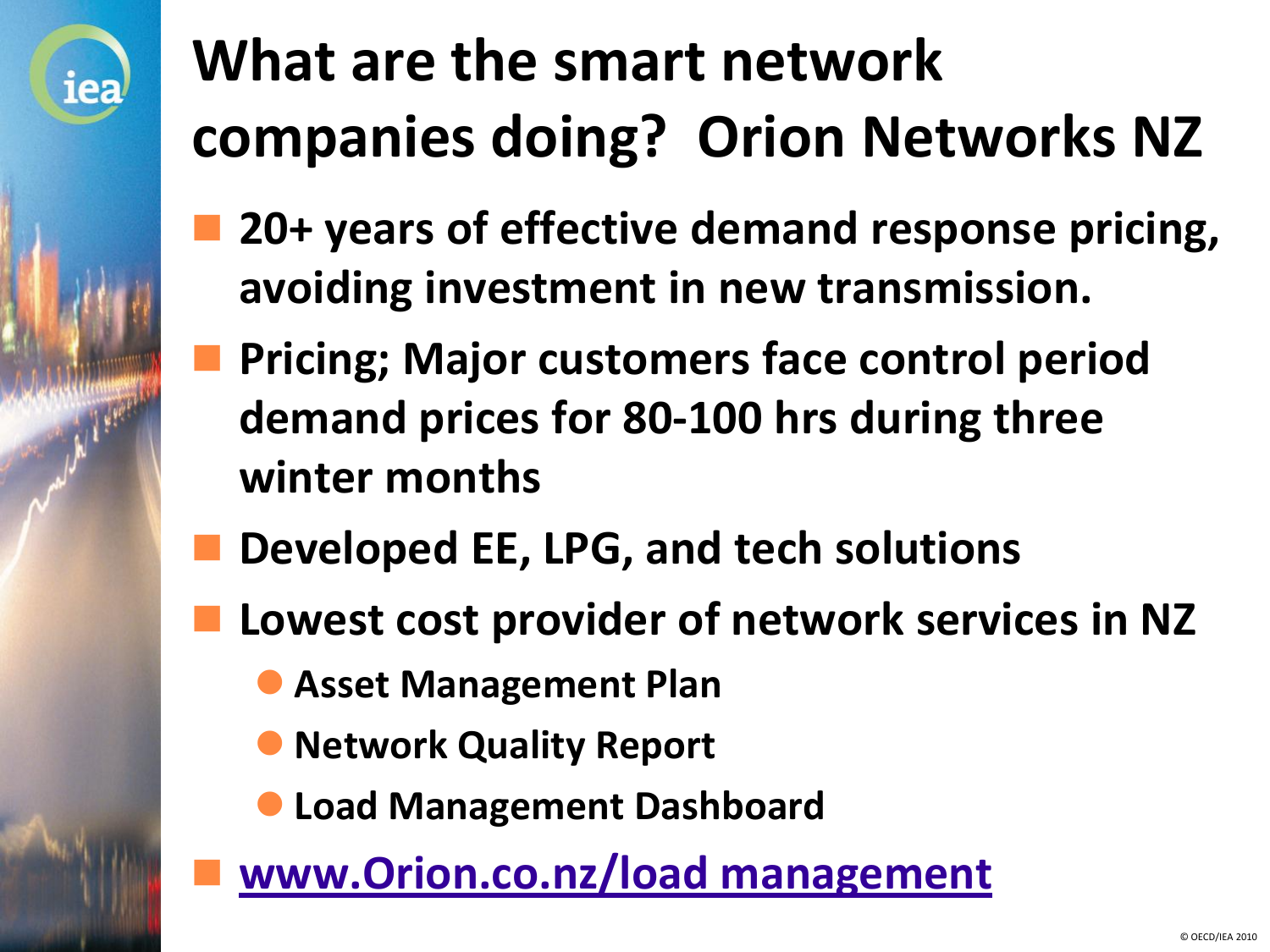

## **Electricity Efficiency Programmes supplement market policies**

- **Lighting – residential and commercial**
- **Electric motors and drives**
- **Heated towel rails**
- **Compressed air**
- **Funded by levy on all electricity sales**
- **\$11M/yr scheme funds projects with c/kWh saved costs below LRMC of generation**
- **[www.eeca.govt.nz](http://www.eeca.govt.nz/)**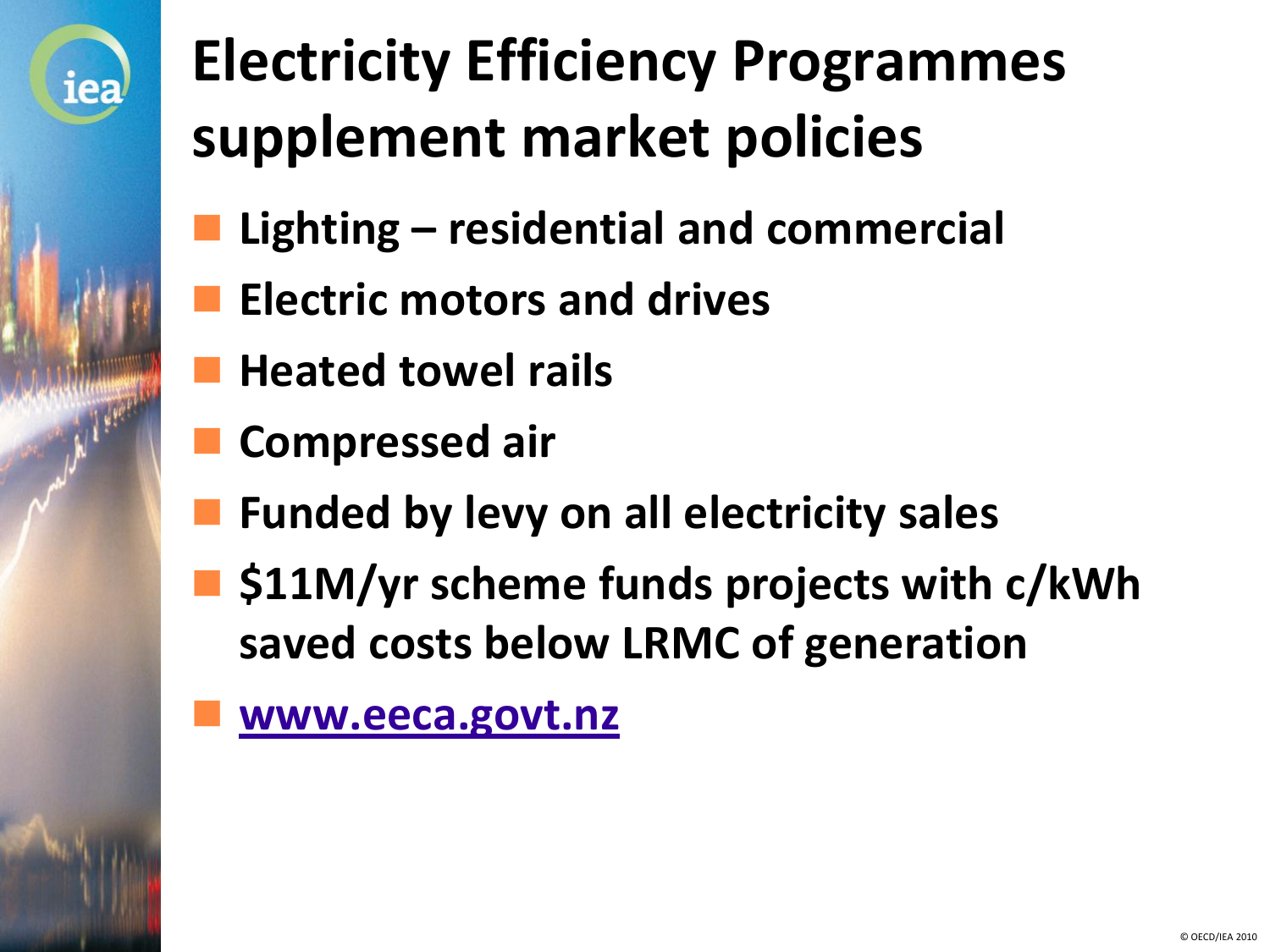

### **System Management**

- **System Operator, Emergency Management Policy [www.systemoperator.co.nz](http://www.systemoperator.co.nz/)**
- **Managing Security of supply risks 2011**
- **Stress test regime 2011**
- **Review of 2008 Winter**
- **Buy-back consultation document 2008**
- **Annual Security Assessment 2007**
- **2007 Reserves Assessment**
- **Proposal for rolling outage regulations and planning 2006**
- **Security of Supply Policy Development 2004 all at [www.ea.govt.nz/search](http://www.ea.govt.nz/search)**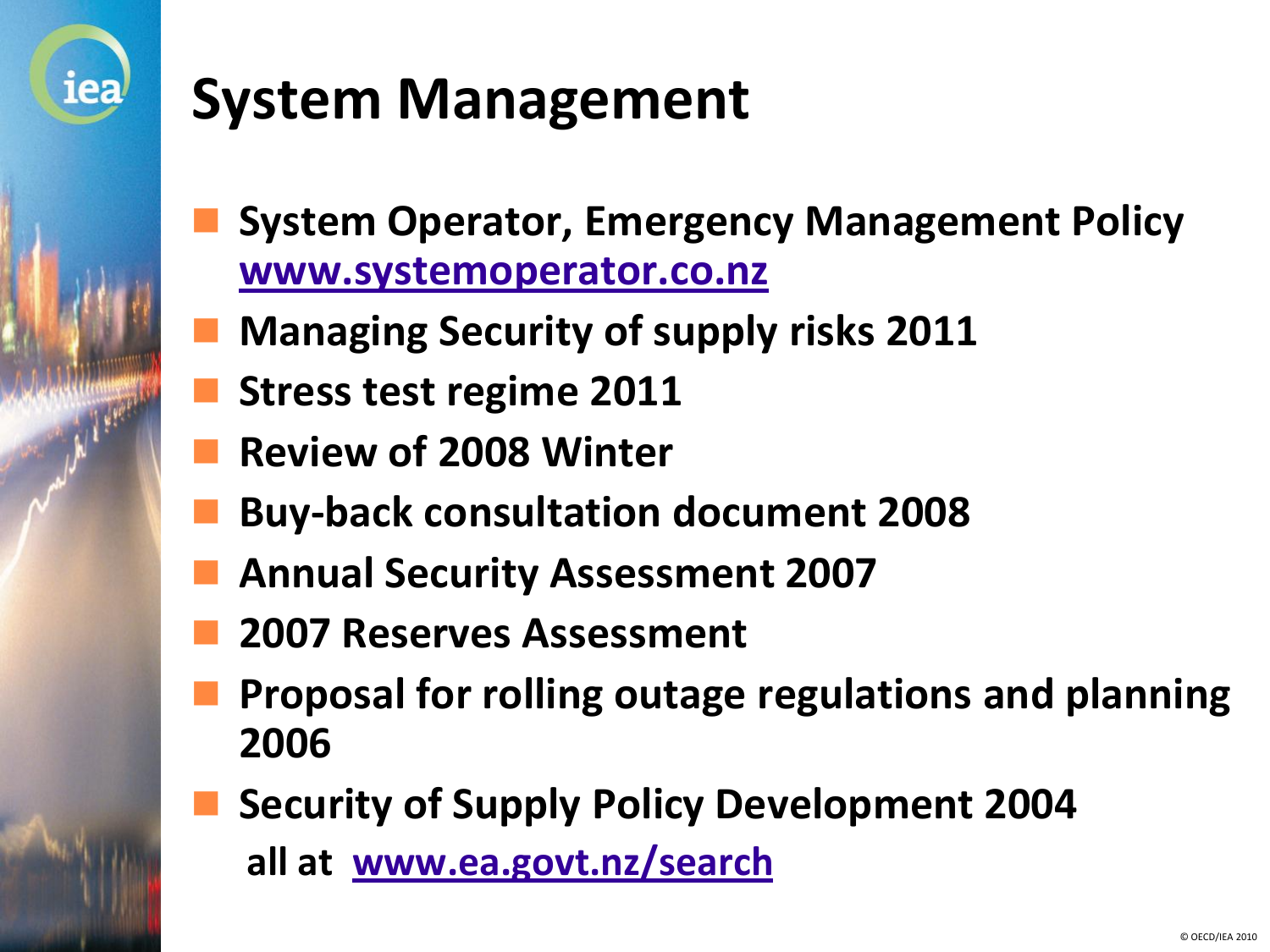

#### **Key Features**

- Key players in the market (the regulator, generators, transmission, distribution, retailers and large users) all have response plans and strategies in place before the event;
- A clear understanding of "when is this a problem", the emergency zone definitions provided real clarity that all can understand;
- A market which enable rational responses from users by sending ''appropriate'' price signals
- Information which enables robust decisions including hydro reserve and output data for all to understand;
- Consultation and co-operation between government, regulator, suppliers and users enabled industry led initiatives.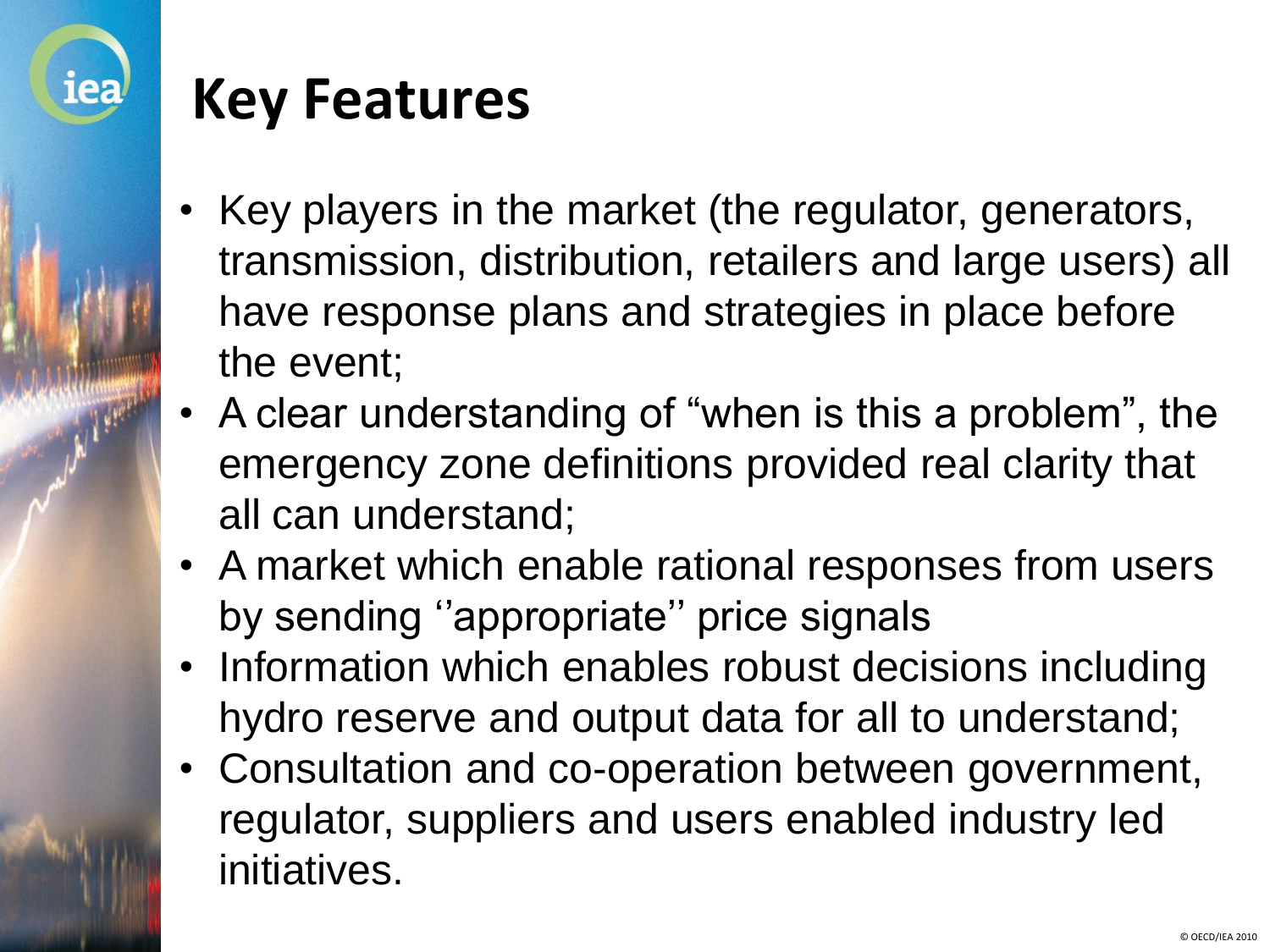## **So what have we learned on the way?**

- **When you identify that you have a supply problem – its too late; a***d hoc responses are more disruptive and ineffective than necessary*
- **Setting up the electricity system to reflect supply risks by information and price is key to stimulating efficient innovative responses and rewarding economically efficient demand responses**
- **If you accept that 'things can go wrong' and have dynamic market signals;** *supply and demand side players innovate a range of cost effective and more durable options*
- *Increased responsiveness supports other policies; minimum prices, increasing renewables, ETS*
- *Need to continue learning, reviewing, reporting.*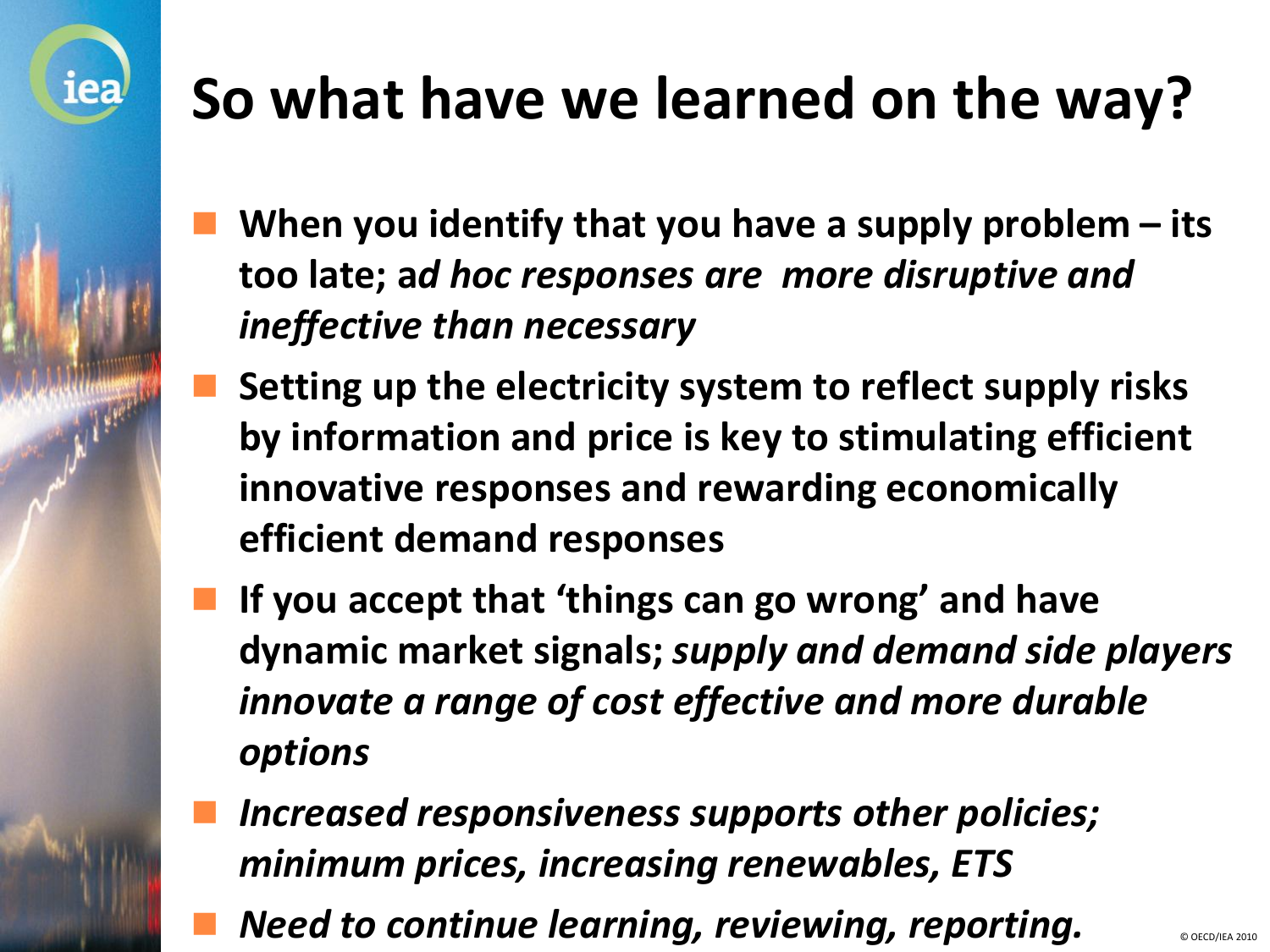

#### **Concept Model for Effective Security and Energy Efficiency in Electricity Systems**

**Grants Obligations** Programmes **Certificates** Tax policy Regulations...

> Market rules **Disclosure** information **Obligations** Tariffs….

**Targeted measures** for persisting gaps and barriers

#### Value Chain Capability

Skills to go beyond kWh sales ESCos, local community partners... Consumer capacity to respond well

**Efficient Market Design** 

Transparent prices enable many sound EE options Status and risk information Inclusivity; Consumers, low entry costs...

**Electricity** efficiency projects; motors, comp air, lighting…

Escos, Best practice programmes, Training,

System risk analysis Options analysis System operator response rules Information for all